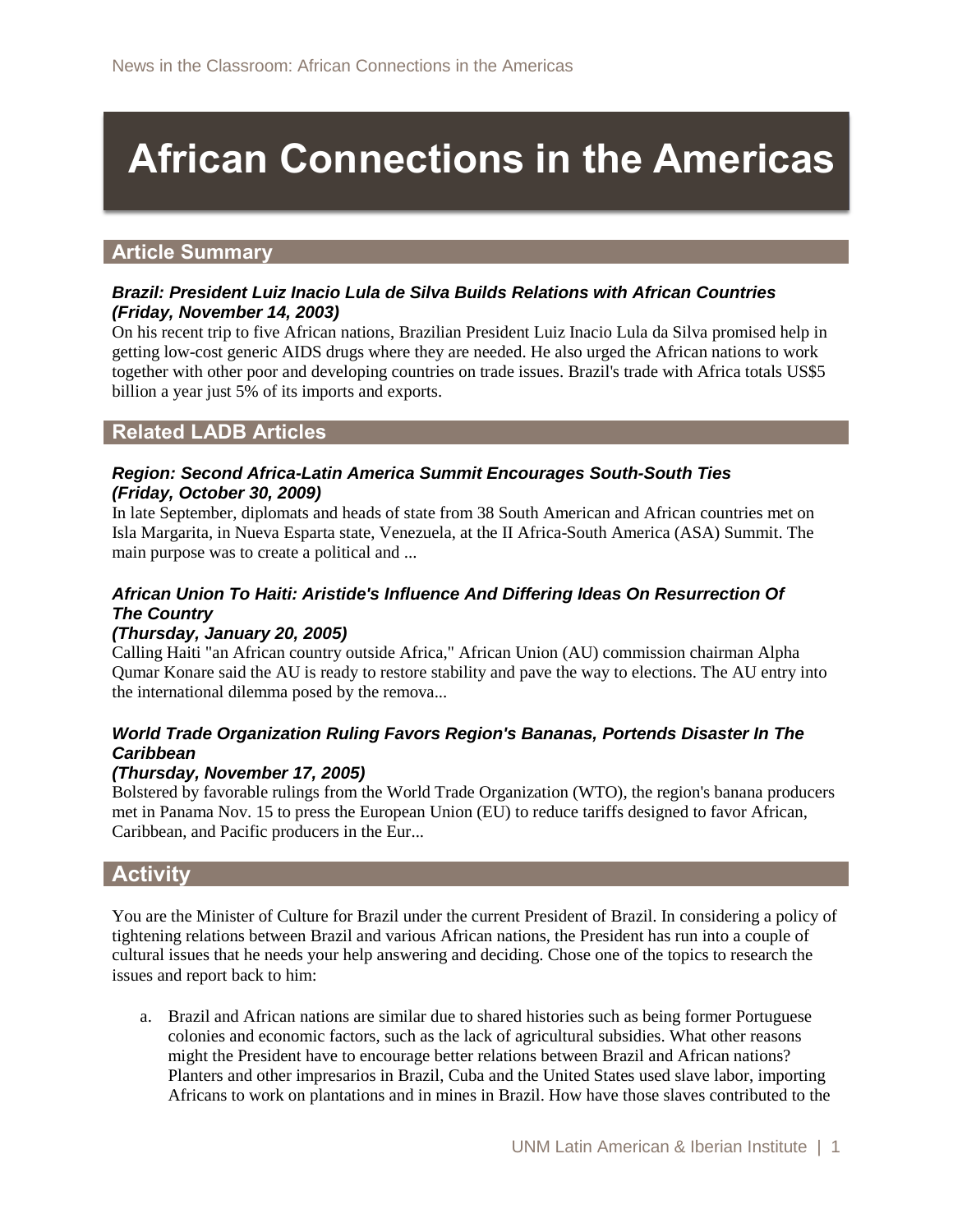national or regional cultures of the countries that enslaved them? How are these contributions similar or different depending on the country? What might cause differences in cultural contributions?

- A. For example, there seem to be many more Afro-Brazilian or Afro-Caribbean religions than Afro-American religions. That is to say, the majority of African-Americans would identify themselves as Christians following a Protestant denomination such as Methodist, Episcopalian, or Southern Baptist rather than identify with an African-based religion.
- b. Also, musical forms such as jazz, the blues, and rap, while based on the spiritual derived from African musical forms, are very different from samba and Caribbean music. What might be the reason behind differing music styles if the slaves coming to the New World basically came from similar tribes and certainly the same region in Africa?

Looking at the history of samba and the histories of jazz and the blues, what similarities are there between these musical forms' trajectories through time? Examine closely the original audiences and how they became popular in the larger society. Overall, what is the degree of influence of black music in other countries on the larger music scene? Why do you think that is? Find examples of this influence in popular and rock music and then make your own song with influences of jazz, blues, or samba.

c. Look at the various orishas of santeria, voodoo, and candomble. Each one is associated with a certain natural element or has a defining characteristic. In many of the sites that discuss the orishas, there is a pictorial representation of the orisha as well as a description of his/her powers. Based on the description and using the pictures as a guide, create your own depiction of the orishas.

## **Content Links**

*"Roots of Intolerance: Slavery in Brazil"*  [http://library.thinkquest.org/C008212F/escravidao\\_moderna.htm](http://library.thinkquest.org/C008212F/escravidao_moderna.htm)

## *"A History of the Samba"*

<http://www.brazilianmusic.com/samba.html>

*"A Short Historical Introduction to Capoeira"*  <http://www.brazilianmusic.com/capoeira/>

#### *"Africans in America"* <http://www.pbs.org/wgbh/aia/home.html>

*"Candomblé/Umbanda?"*  <http://www.fortunecity.com/skyscraper/parallax/1548/id64.htm>

*"Carnaval!"* 

[http://gosouthamerica.about.com/cs/southamerica/a/Carnaval\\_2.htm](http://gosouthamerica.about.com/cs/southamerica/a/Carnaval_2.htm)

#### *"CIA World Fact Book: Brazil*

<https://www.cia.gov/library/publications/the-world-factbook/geos/br.html>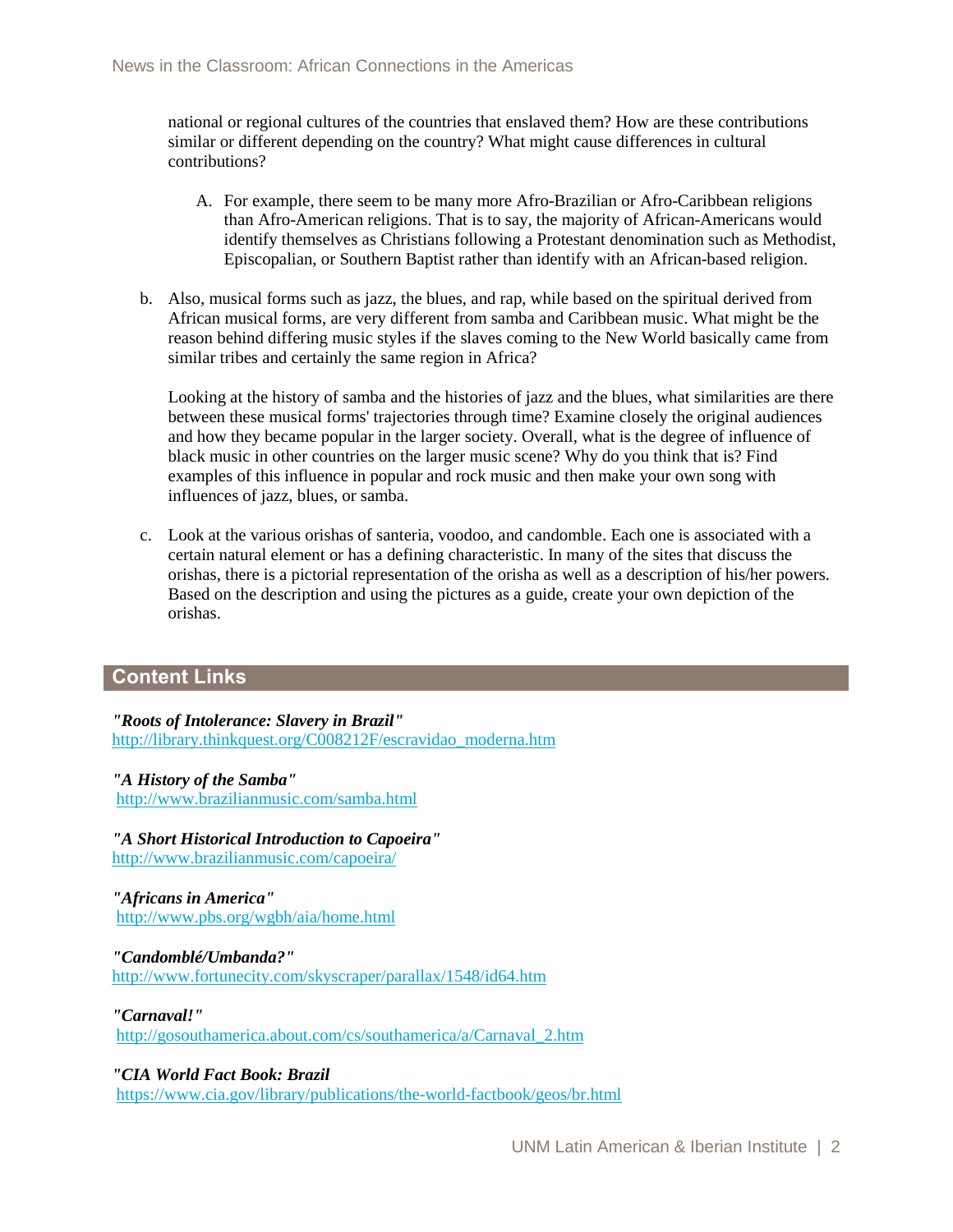News in the Classroom: African Connections in the Americas

#### *"History of Ilê Aiyê"*

<http://www.brasarte.com/modules/news/print.php?storyid=12>

#### *"Ifá"*

<http://www.cultural-expressions.com/ifa/navigatordef.htm>

*"Jazz"*  <http://www.pbs.org/jazz/>

## *"Maps of Brazil"*

<http://geography.about.com/library/maps/blbrazil.htm>

*"Oppression and Resistance in Jamaican Reggae and Afro-Brazilian Music"*  <http://debate.uvm.edu/dreadlibrary/davila.html>

#### *"Origins of Samba Music"* <http://www.sambacity.info/origin-of-samba.html>

*"Umbanda National Geographic Video"*  <http://www.youtube.com/watch?v=qyrS7TQnoAo>

*"Vodun and Related Religions "*  <http://www.religioustolerance.org/voodoo.htm>

*"Voodoo: The Religious Practices of Southern Slaves in America"*  <http://www.mamiwata.com/history1.html>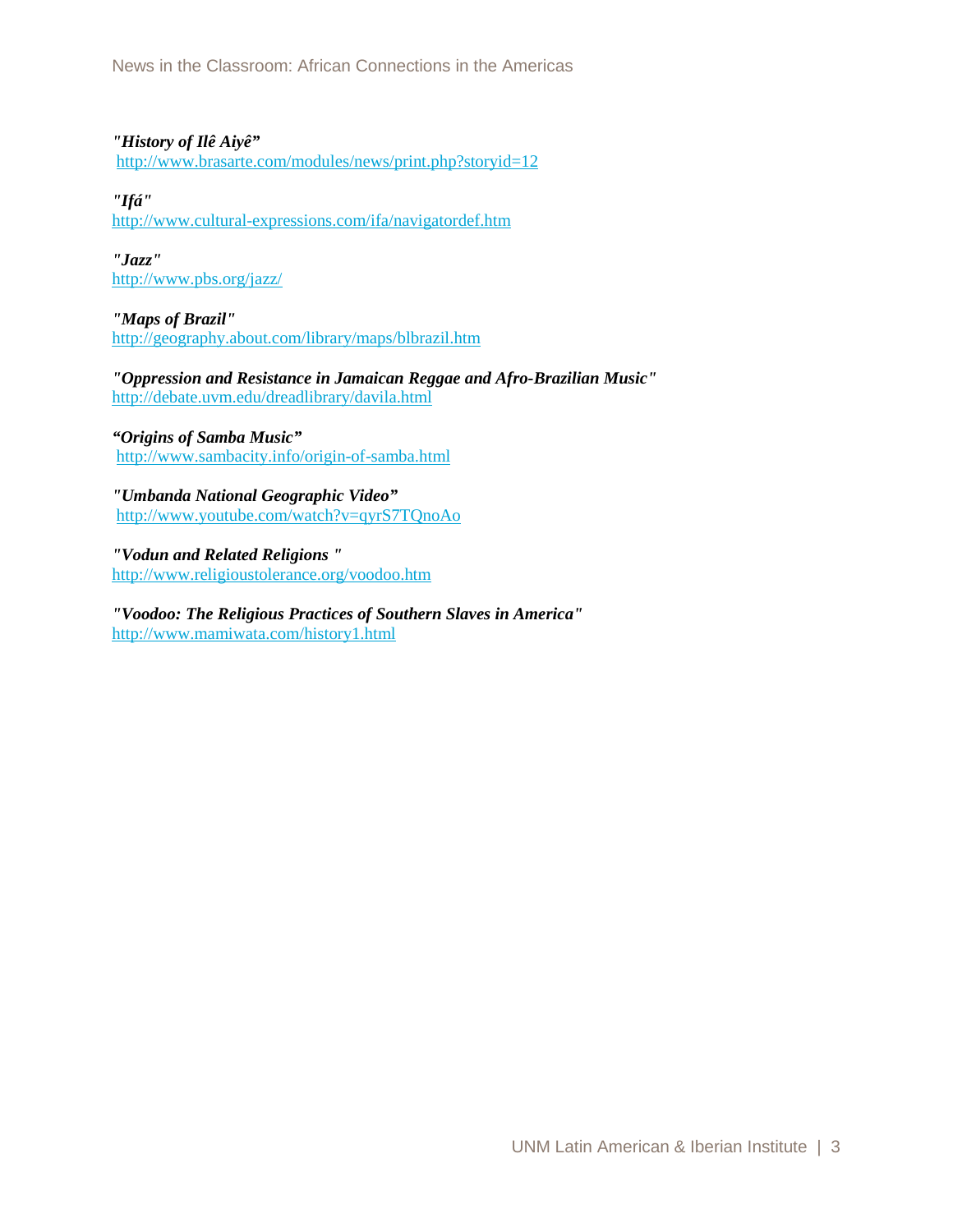# **Brazil: President Luiz Inacio Lula de Silva Builds Relations with African Countries**

ISSN: 1060-4189 LADB Article ID: 052553 Category/Department: General Date: Friday, November 14, 2003 By: Patricia Hynds

On his recent trip to five African nations, Brazilian President Luiz Inacio Lula da Silva promised help in getting low-cost generic AIDS drugs where they are needed. He also urged the African nations to work together with other poor and developing countries on trade issues. Brazil's trade with Africa totals US\$5 billion a year just 5% of its imports and exports. Lula made promoting Western financial help for Africa's infrastructure and general social and economic development a theme of his tour. He was accompanied by several ministers and over 100 businesspeople.

The Brazilian president began his African trip in Sao Tome and Principe, then went to Angola and Mozambique. Lula also visited Namibia and South Africa. He signed cooperation agreements in every country he visited and agreed to help build pharmaceutical plants in Mozambique and Namibia to produce generic drugs to alleviate AIDS.

Brazil, like Angola, Mozambique, and Sao Tome and Principe, is a former Portuguese colony where Portuguese is the official language. From the 16th to the 19th century, one in three slaves shipped to the new world ended up in Brazil, and today only Nigeria has a larger black population. Brazil imported African slaves as late as 1850 and did not abolish slavery until 1888. Today, more than 76 million of Brazil's population of 180 million are of African descent. Brazilian society was built through the work, sweat, and blood of Africans, said Lula during his trip. He said Brazil wanted to repay the "debt to Africa" by establishing a new policy of cooperation with the continent and contributing to its development.

## *Lula talks trade in Angola*

Lula urged the government to fight against protectionism, which, he said, causes "great damage" to developing nations. "Developing nations must take a new role, be more demanding," he told the Angolan parliament. "The sectors in which developing nations are most competitive are up against protectionism by industrialized countries." Brazil, along with South Africa and India, led the developing-world push for fairer trade rules during the failed World Trade Organization (WTO) talks in September in Cancun, Mexico (see NotiSur, 2003-10-10). Brazil is already Angola's fourth-largest trading partner. It has announced plans to invest some US\$100 million in Angola's sugar cane industry, and a Brazilian firm runs the bus and taxi companies in the capital Luanda.

## *Lula promises plant to produce AIDS drugs*

In Maputo, Mozambique, Lula said Brazil would build a pharmaceutical plant to manufacture AIDS drugs "in the near future." Meanwhile, Brazil would continue to provide Mozambique with discounted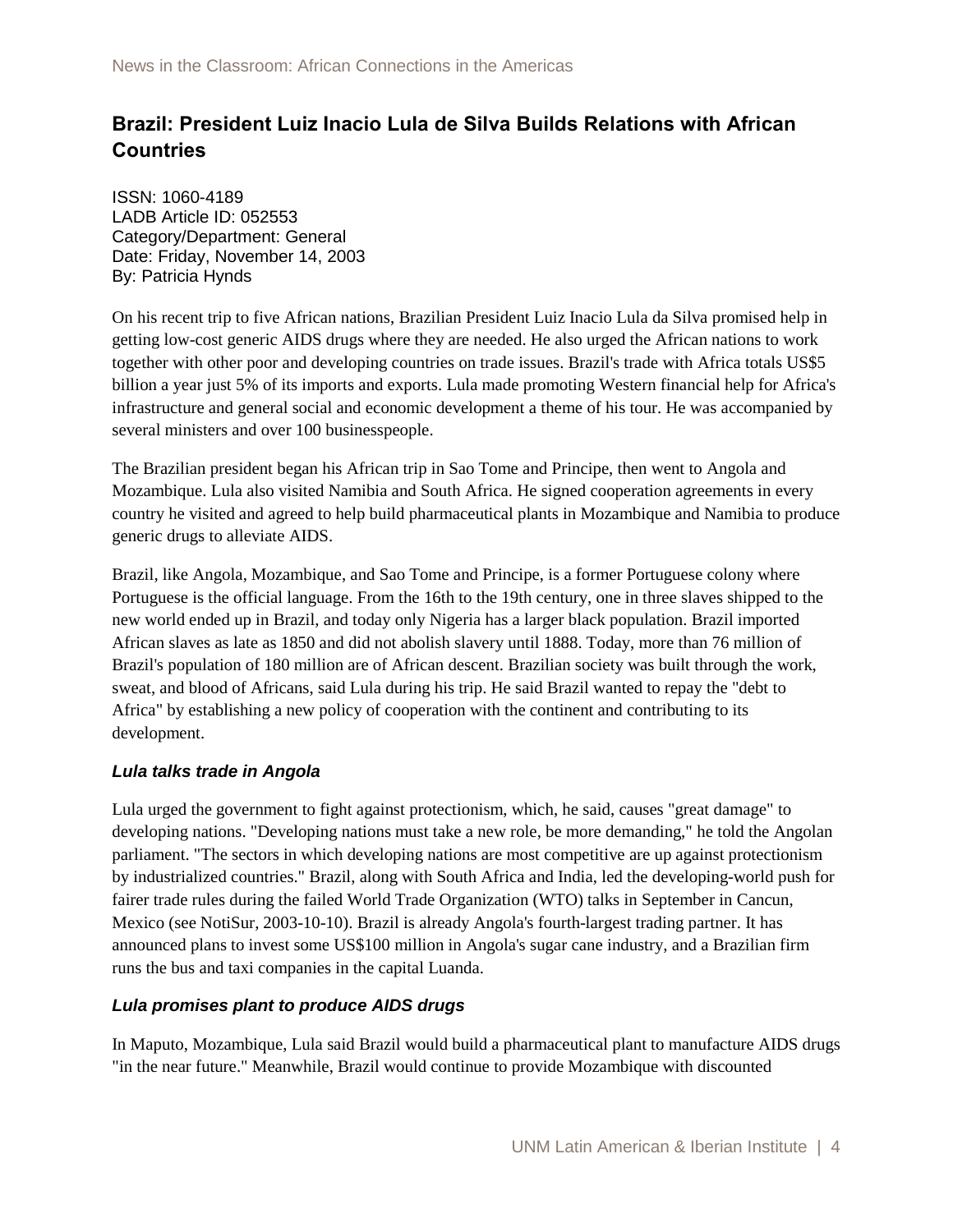medicines to treat the disease. "We intend to produce anti-retroviral drugs here in Mozambique in the shortest possible time," Lula said at a joint news conference with host President Joaquim Chissano.

Brazil has defied the international pharmaceutical companies by producing generic versions of the antiretroviral AIDS drugs despite patent issues (see NotiSur, 2001-05-25, 2003-09-05). Brazil has also cooperated with Mozambique during the last three years in a program to train medical personnel. Besides its program to provide AIDS drugs to those who need them, Brazil's aggressive and highly effective media campaign to promote safe sex has helped Brazil keep the infection rate to less than 1% of its population. This contrasts sharply with infection rates in southern Africa where they reach 30% in some countries and about 16% in Mozambique. Almost 1.7 million of Mozambique's 17 million inhabitants are infected with HIV, which is expected to reduce the nation's life expectancy to below 40 years by 2010. Africa is home to more than 70% of the estimated 42 million people worldwide infected with HIV.

"The fight against HIV/AIDS is one of the greatest challenges for us, and we are confident that Brazil's...rich experience in this regard will be a valuable contribution to our struggle against the epidemic," Chissano said. Lula and Chissano also discussed trade ties, and Chissano expressed support for Lula's campaign against farm subsidies. "We are sure that the role of Brazil will be crucial in our efforts against...farm subsidies and in the struggle to obtain access for our products to the markets of the developed world," Chissano said. Lula said countries that subsidize their agriculture sectors "lack respect for other countries that cannot allow subsidies." He added, "We poor countries make an effort to develop ourselves through our agricultural production, but we have to confront an unjust world market, in which we cannot enter in conditions of equality because the others produce on the basis of subsidies." Lula and Chissano also signed trade cooperation, food security, and mining and education agreements.

Nearly a million people in Mozambique risk serious hunger as a result of floods and droughts that have destroyed crops. Africa and Brazil, sharing a common past, must "walk together" in efforts to improve the lives of their people, said Lula at a state dinner hosted by Chissano. "The past and the future of our peoples are mixed in an immense river of culture, faith, and creativity." On Nov. 7, Lula arrived in the Namibian capital Windhoek for meetings with President Sam Nujoma regarding agriculture, public health, technology cooperation, and increasing bilateral trade. The two leaders also discussed ways to improve treatment for and care of AIDS patients. "We have good possibilities of increasing our bilateral trade and investments," said Lula after meetings between members of his delegation and the Namibians.

## *South African visit caps trip*

Before Lula arrived in South Africa on Nov. 7, South African vice minister of foreign trade Aziz Pahad said his country wanted to strengthen the excellent relations it has with Brazil. Pahad mentioned Lula's announcement after he took office that Africa would be "the foreign policy priority for his government." Lula and President Thabo Mbeki discussed reform of the UN, improving bilateral economic ties, and accelerating cooperation between the 14-member Southern African Development Community (SADC) and Latin America's Southern Cone Common Market (MERCOSUR) trade group.

While Brazil may share a language and culture with the Portuguese-speaking nations, politically Lula is closest to President Mbeki. The South African leader attended Lula's inauguration. Since then, Mbeki and his emissaries have traveled frequently between Johannesburg and Sao Paulo. Brazil enjoys a trade surplus with South Africa garnered by growing imports of meat, minerals, fuel, machinery, and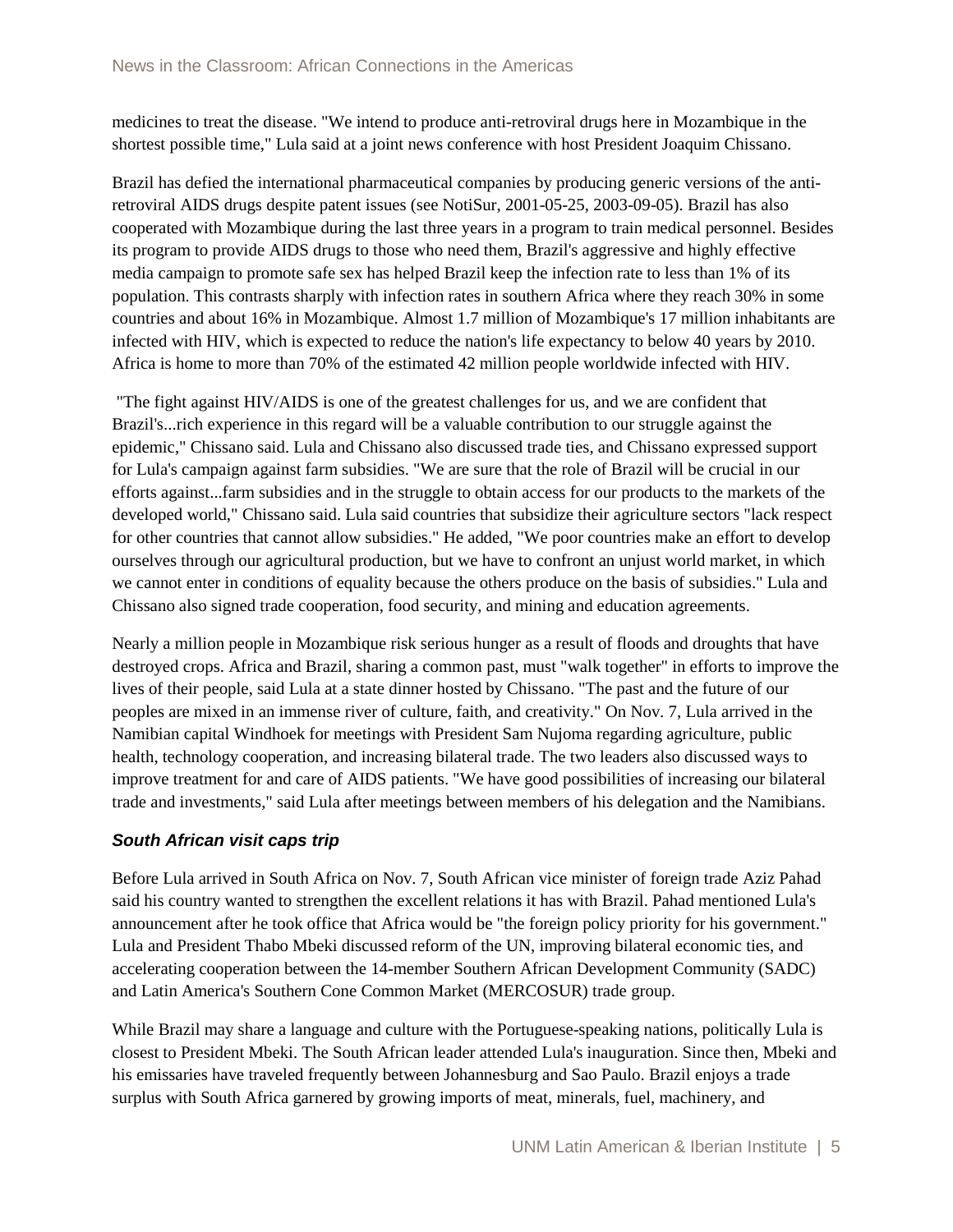mechanical appliances. In turn, Brazil is important for South Africa's growing tourism economy, with five weekly flights between the two capitals. Mbeki referred to the "Brasilia-Pretoria-New Delhi axis" as a way to confront the powerful countries, not only within the framework of the WTO but also in international policies. South Africa is Lula's principal ally in the struggle against the negative effects of globalization.

"We want to develop a strategic policy with the rest of Africa, with China, Russia, India, and Mexico," Lula said in Pretoria. "This would guarantee that developing countries at the World Trade Organization (WTO) can negotiate equitable market access for their products." Regarding their common challenges, Mbeki said that, although South Africa and Brazil are developing countries with relatively well-developed economic sectors, those exist alongside serious poverty in their populations. He also said that "both countries have large black populations who have been victims of discrimination and social exclusion and who are the majority of the poor and marginalized." While in South Africa, Lula also met with former President Nelson Mandela at his Johannesburg home before returning to Brazil the evening of Nov. 8.

[Sources: Associated Press, Reuters, 11/05/03; The Financial Times (London), 11/06/03; Notimex, 11/07/03; Spanish news service EFE, 11/06-08/03; BBC News, 11/03/03, 11/05/03, 11/09/03; Inter Press Service, 11/07/03, 11/10/03]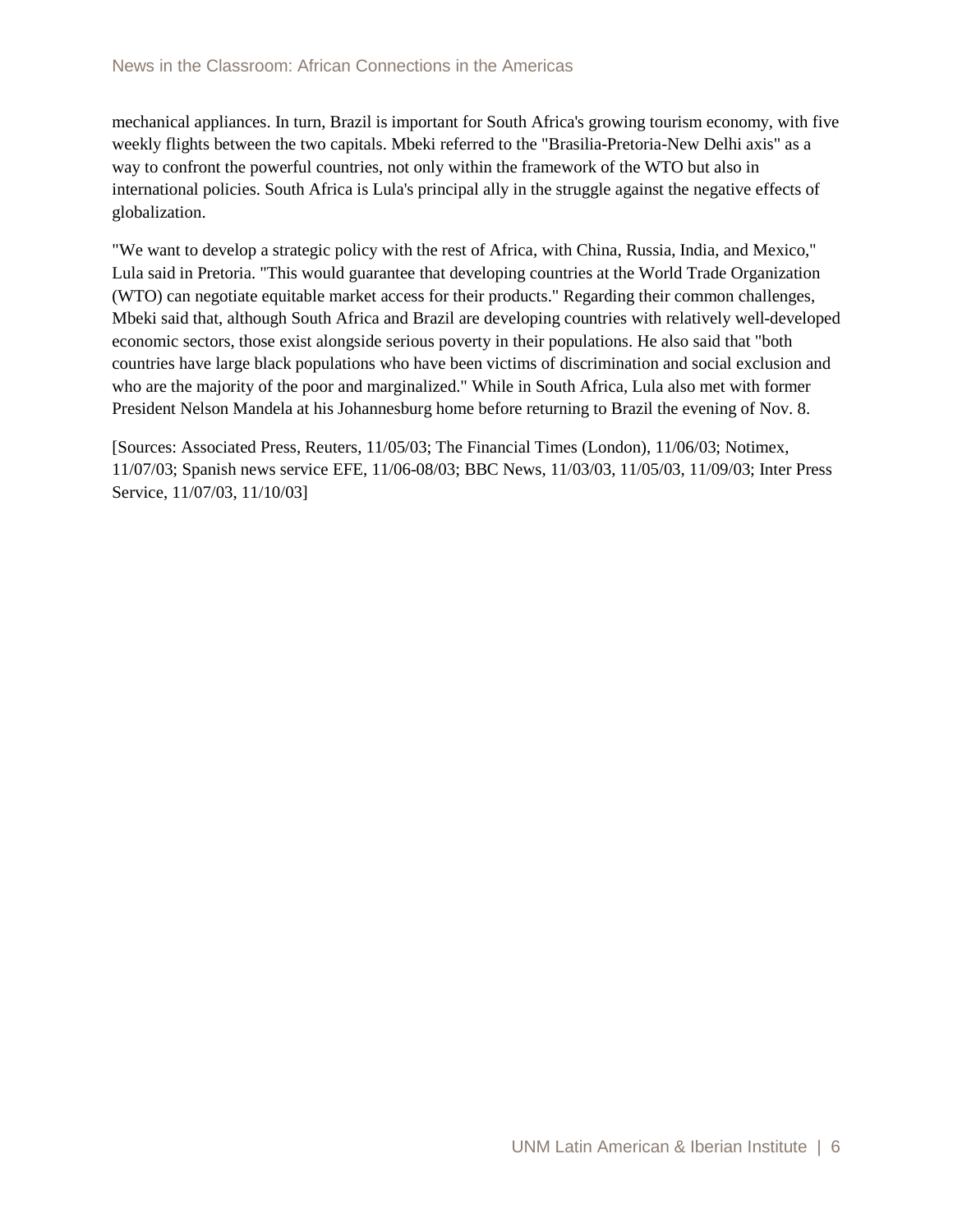## **Standards**

## **National Standards (McREL)** <http://www.mcrel.org/>

- *Geography Standard 9*
	- o Understands the nature, distribution and migration of human populations on Earth's surface
- • *Geography Standard 10* 
	- o Understands the nature and complexity of Earth's cultural mosaics
- *Geography Standard 12*
	- o Understands the patterns of human settlement and their causes
- *U.S. History Standard 1* 
	- o Understands the characteristics of societies in the Americas, Western Europe, and Western Africa that increasingly interacted after 1450
- *U.S. History Standard 3* 
	- o Understands why the Americas attracted Europeans, why they brought enslaved Africans to their colonies and how Europeans struggled for control of North America and the Caribbean
- *U.S. History Standard 5* 
	- o Understands how the values and institutions of European economic life took root in the colonies and how slavery reshaped European and African life in the Americas
- *U.S. History Standard 4* 
	- o Understands how agrarian societies spread and new states emerged in the third and second millennia BCE
- *U.S. History Standard 29* 
	- o Understands the economic, political, and cultural interrelations among peoples of Africa, Europe, and the Americas between 1500 and 1750
- *Music Standard 1*
	- o Sings, alone and with others, a varied repertoire of music
- *Music Standard 2*
	- o Performs on instruments, alone and with others, a varied repertoire of music
- *Music Standard 4*
	- o Composes and arranges music within specified guidelines
- *Music Standard 7*
	- o Understands the relationship between music and history and culture
- *Visual Arts Standard 1* 
	- o Understands and applies media, techniques, and processes related to the visual arts
- *Visual Arts Standard 3* 
	- o Knows a range of subject matter, symbols, and potential ideas in the visual arts
- *Visual Arts Standard 4* 
	- o Understands the visual arts in relation to history and cultures



Written by LAII staff, News in the Classroom modules provide an excellent way to bring Latin American current events into the classroom, while also encouraging literacy development. Each module is based upon an article in the Latin America Data Base (LADB), a subscription news service for which teachers can register to receive free access. For more information, visit <http://laii.unm.edu/>. This module created by RETANet staff and updated by Kathryn Peters, LAII Graduate Assistant.